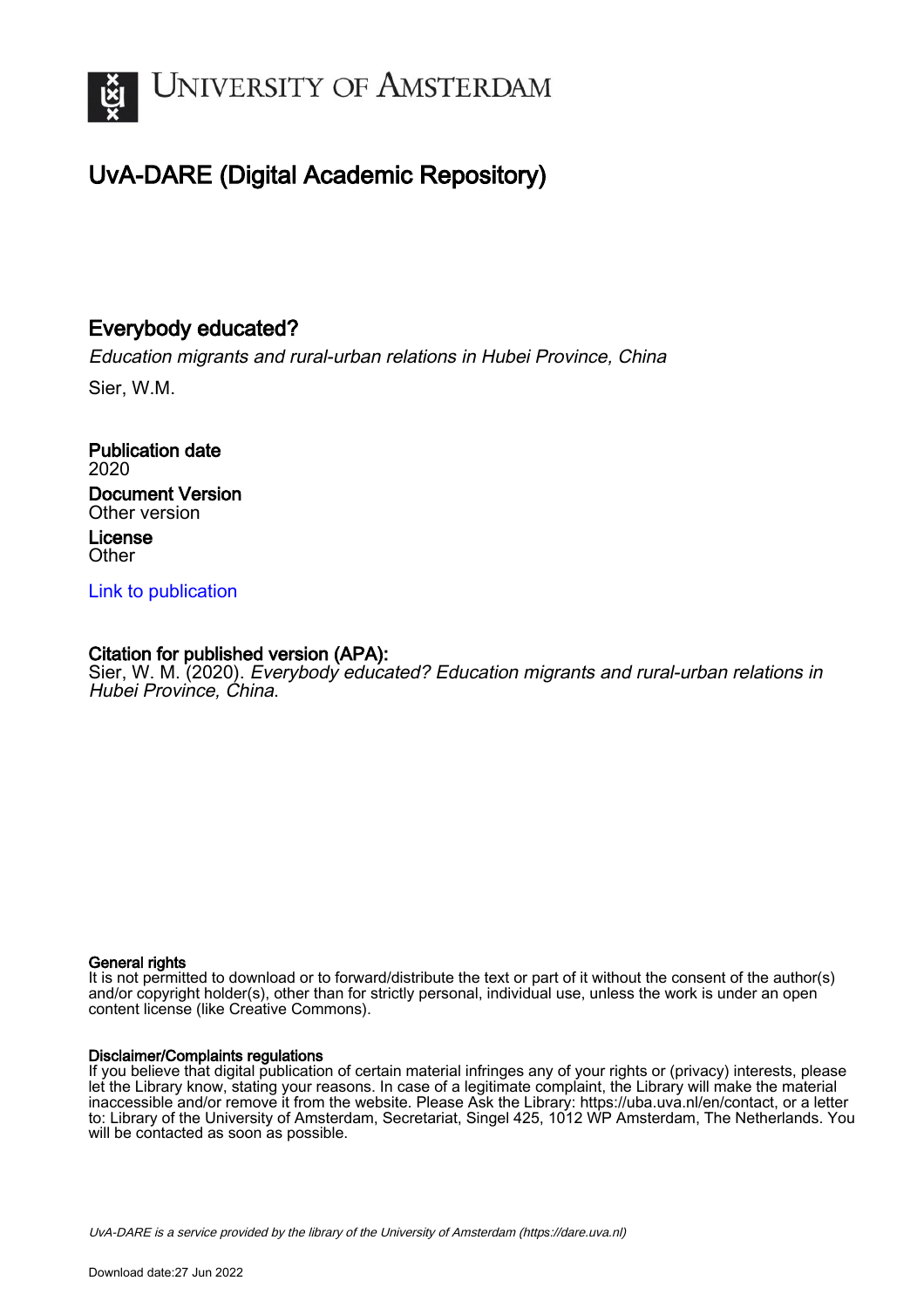# **CHAPTER**

Beyond HAPTER<br>Beyond<br>Rural-Urban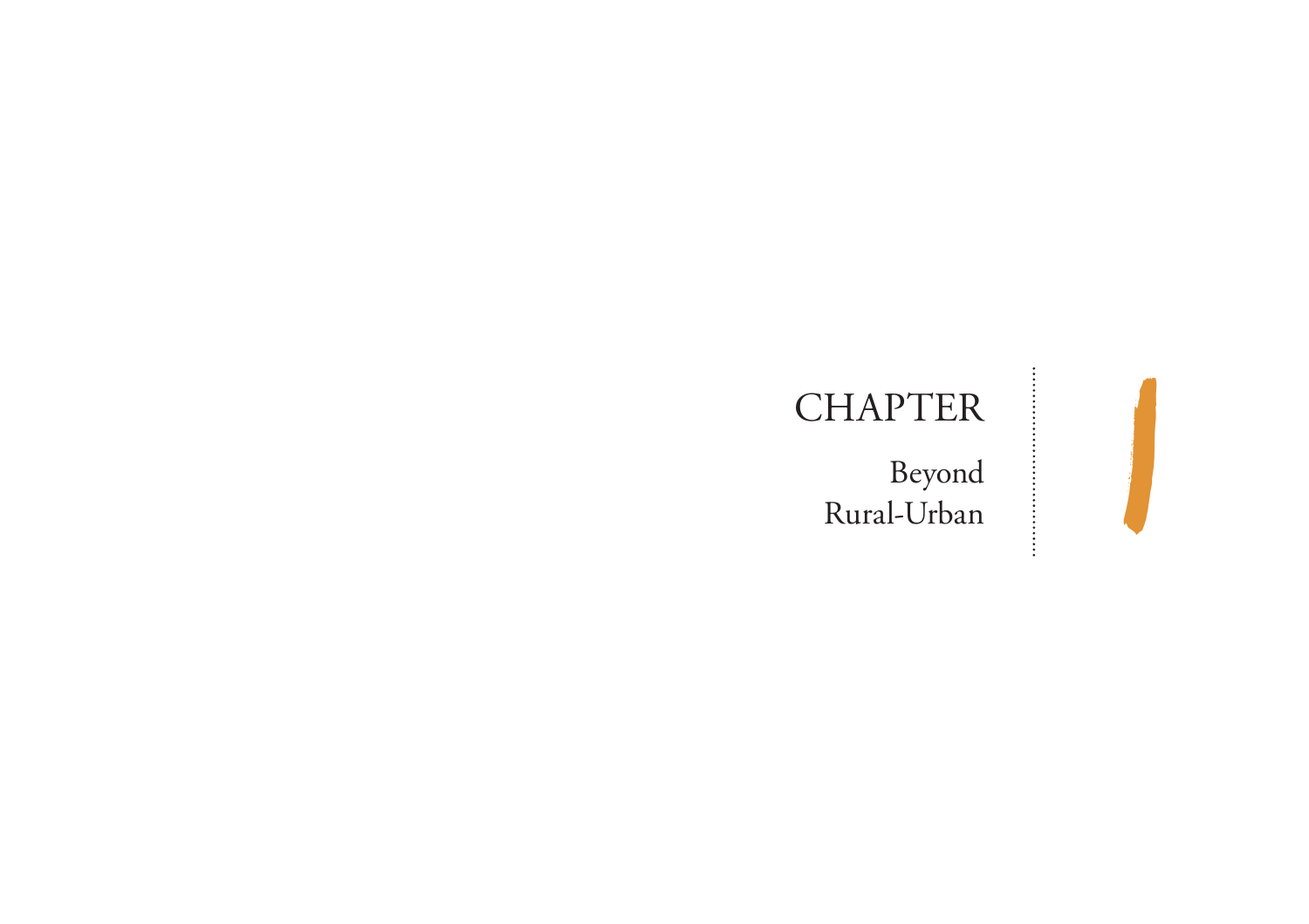*The Wuhan Bureau of Education generally does not keep track of whether students are rural or urban. China's urbanisation is very fast now, so I estimate that rural students (those with rural hukou registration) will be fewer and fewer.*

(Email from an official at the Wuhan Bureau of Education, December  $13<sup>th</sup> 2018$ )

This quote is from an email sent to me by a representative of the Wuhan Education Bureau, a city-level government body overseeing educational institutes in Wuhan. I met this representative during my fieldwork and followed up with her during the writing process to inquire after the number of students with rural *hukou*-registration currently studying in Wuhan. Her reply was typical and in line with the general tenet of Chinese government communication about rural-urban dynamics, reminding me that the urbanisation cure is rapidly taking care of the rural problem.

In the introduction of this dissertation I explained how ideas about 'the rural' and 'the urban' are woven into developmentalist narratives that describe China as coming from a rural past and moving towards an urban future. Within this narrative, rural and urban are oppositional terms representing the past and the future and the traditional and the modern. In this chapter, I describe this symbolic opposition as one of three dimensions of the rural-urban divide in Chinese society. The other two dimensions are the administrative divide, which takes shape in the *hukou-*system, and the experiential divide. As I unpack these different dimension of China's rural-urban divide, I will develop several arguments. First of all, there is an argument in the approach itself, which treats the rural-urban as a multidimensional concept. By including multiple dimensions in my analysis, I can deepen our understanding of the ways in which the *hukou-*system contributes to China's ruralurban divide. The second argument flows from this approach as I will demonstrate that the *hukou-*system does not only divide rural and urban citizens, but also maintains other, less frequently discussed divisions in Chinese society. Finally, I will question what it means to be rural for the education migrants in this dissertation, who have spent very little or none of their lives in the Chinese countryside. In relation to them, is it still appropriate to speak about rural-urban inequality at all?

Thus far, discussions about rural-urban relations have mainly focused on labour migrants. Education migrants are interesting because they personify China's rural-urban transition. They have already walked the path laid out by the state, a path imagined to improve the quality of their personhood to such a degree that they would be able to become valued members of urban society. Yet this dissertation will show that a university education does not necessarily protect these youths from being essentialised and stigmatised for their

'ruralness'. This is especially striking because – as was also argued about the 'new generation migrants' (Cheng 2014; He & Wang 2016) – 'being rural' does not mean much to these youths themselves, who often grew up in small towns rather than in the countryside, or, for those whose parents lived in the countryside, spent most of their lives in boarding schools. Another reason why it is interesting to include the perspective of education migrants in discussions on rural-urban relations it that it is easier for them than for labour migrants to gain an urban *hukou-*registration in China's second-tier cities, including Wuhan. Yet similar to what studies among labour migrants in smaller Chinese cities have shown (Zhan 2011), this opportunity for *hukou-*conversion is not always seized upon. Through a discussion about education migrants' motivations for wanting or not wanting rural-urban *hukou-*conversion, I will contribute to discussions about the importance of the *hukou-*system in debates on Chinese rural-urban relations started by scholars in recent years (Zhan 2011; Cheng 2014; Lan 2014; Jakimow & Barabantseva 2016).

Chinese political and media campaigns have long put forward the idea that the urban and the rural represent two different phases on a spectrum of development on which one obviously lags behind the other (for examples of these campaigns, see Yan 2008; Bach 2010). The prevalence of these ideas is of great consequence for the position of those who are considered rural in Chinese cities and have at least as much segregating power as the administrative system that lays at its foundation. In the following section I discuss this as the symbolic dimension of the rural-urban divide.

#### **The Power of Symbols**

Jonathan Bach's 2010 essay on Shenzhen's urban emergence gave a beautiful description of the ways in which ideas of progress and modernity had become inextricably connected with ideas about the urban. Shenzhen is one of China's largest and newest cities, developed in a region where mere decades ago only some fishing villages existed. Bach described how narratives about Shenzhen's development were saturated with rural-urban developmentalist ideology:

In conversations with professionals and officials in Shenzhen, through advertisements and in official exhibits, websites, and newspapers, Shenzhen often appears as the proverbial opening to the imagined West – modern and market oriented, entrepreneurial and wellordered, atomised and universal. Conversely, whether in popular perception or musealized forms, the former villages of barely one generation ago represent the past, the (closed) East, the feudal, the mythic, the collective, the particular. If Shenzhen is a narrative about speed, progress and civilisation, its villages serve as the narrative's other, its measure of progress (Bach 2010: 422).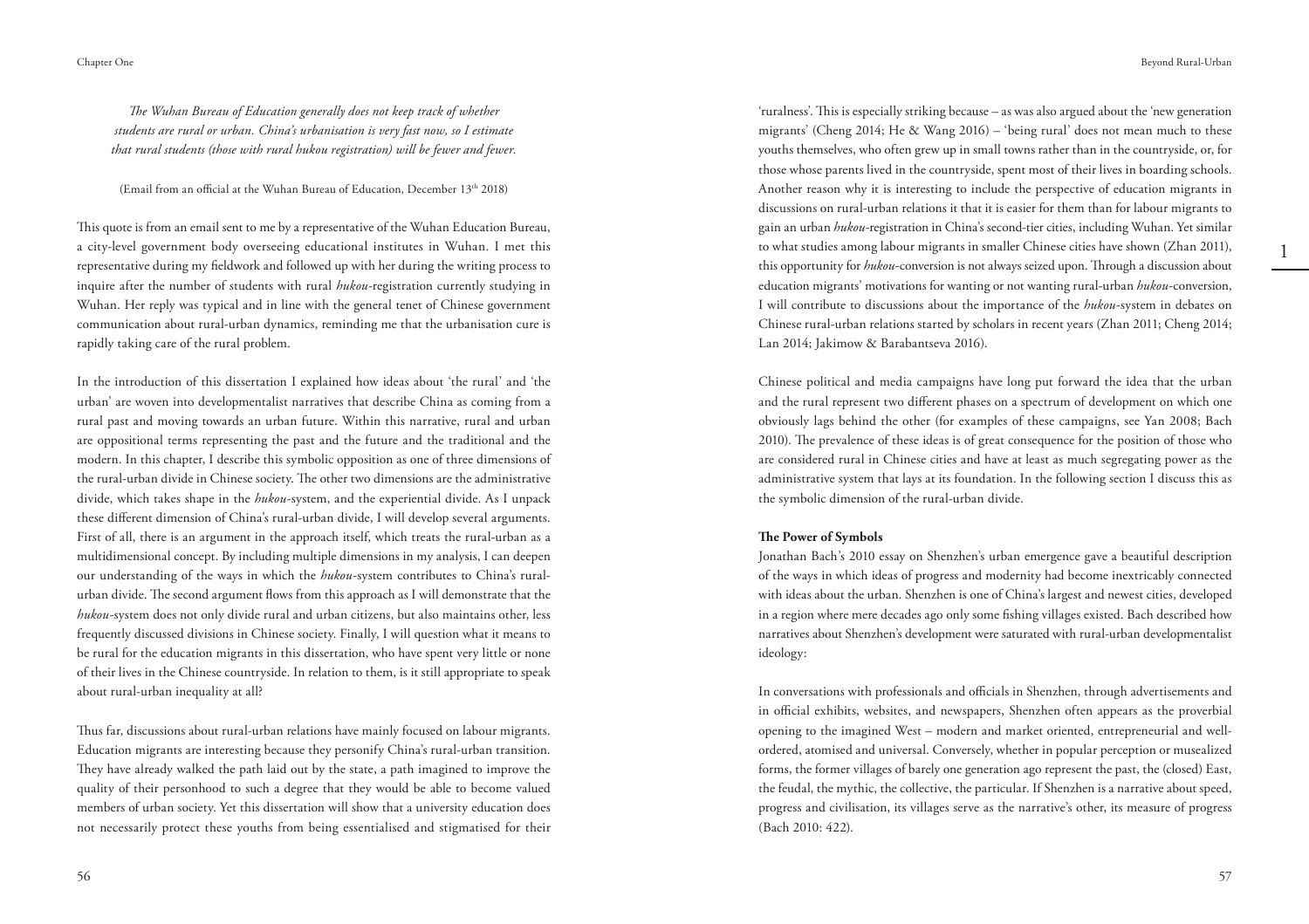The ideological context of China's urban development as an unstoppable and positive force is the backdrop of many studies on developments in the country in the last decades. The earlier mentioned book by Wu Jinting (2016), for example, describes the rolling out of educational policies in areas of China that are considered underdeveloped. Development agendas are pushed through with the help of the development discourse that holds cities as the hallmark of progress and modernity and pathologises the rural as backward and unenlightened. Wu describes how everything rural – and in this case et Úic since she studies China's Miao and Dong populations – is seen as outside of, and morally and culturally lower than, the norm. Supported by modernist myths, the state carries out its 'civilising mission', political work with the aim of 'revitalising the countryside' and putting these spaces and their inhabitants on the path to modernity. In this process, local knowledge, practices and autonomy are lost as spaces and people become increasingly integrated in capitalist markets through education and tourism. Another example of a study that captures how these grand and untouchable ideologies siphon into real human interaction is Yan Hairong's 2008 book *New Masters, New Servants,* in which she describes the experiences of two generations of migrant women from Anhui province in Beijing. Yan's subjects work as domestic helpers, placing them within the urban household, which means that she observes rural-urban interaction in the most intimate realm, the home. Yan's descriptions demonstrate how these narratives of rural and urban people being differently positioned in what she calls a 'development teleology' come to expression in real life. Urban recruiters and employers treat their rural employees' 'ruralness' as something that has to be washed away and deleted. Or, equating rural subjectivities to 'nothingness', they treat these women as 'blank slates' upon which proper forms of subjectivity still need to be inscribed. By filling in these blank slates, employers and recruiters consider themselves to contribute not only to the wellbeing of the rural worker, but also to the development of the country as a whole.

Yan's domestic workers were of course very precariously positioned in Beijing. They were very far from home, hardly educated, and often young. In contrast, the education migrants I studied in Wuhan were confident, close to home and the first in their families to gain a university degree. Yet they were not immune to dealing with the same rural stigmas that Yan's domestic workers dealt with. Their rural family backgrounds continued to play an important role in their interactions with employers and classmates. In the next section, I will illustrate this point by describing a meeting with one of my interlocutors' urban employers and introducing the concept of the 'phoenix boy'.

Only weeks after Misty, a 23-year old accountancy graduate who grew up in Hubei's countryside and who is one of the main characters in this dissertation, was hired by Mrs Xu, we shared a hot pot lunch among the three of us. Mrs Xu was a 44-year old Wuhan

1

native who was in charge of the Hubei province branch of a nationwide enterprise selling advertisement space in cinemas. She was elegantly dressed in casual business attire, and sat next to Misty, with whom she already seemed to have formed an intimate, but also tense and hierarchical relationship. In the midst of picking at the food in front of her and telling me her life story, she sometimes turned to Misty to suddenly launch back into work mode: 'When are you going to see that client again? Call him!' Then, looking back at me, she smiled complicity and continued her account. While discussing her recruitment practices, Mrs Xu explained how she was always hiring and firing youths, looking for those who could make sales, and shedding those who did not hit their marks. Amidst a flood of encouraging remarks about the high gains Misty would be able to reap if she would sell well, she noted coldly that Misty would be let go, like so many others before her, if she would not close some deals soon. Mrs Xu was under a lot of pressure from the company's head office herself, always receiving emails that ranked her branch against others, and knew that she too could be disposed of easily were she not to meet her sales goals. This pressure, and her many years of experience, had helped her to develop clear recruitment strategies for her staff. I asked her why she had hired Misty:

When I first met Misty, I asked her why she wanted to make money. She said: 'Because I want to give my parents a better life.' I liked that. When youths have these kinds of motivations, it makes them capable of 'eating bitterness'.<sup>27</sup> This is why some employers like to hire kids from outside.<sup>28</sup> Urban youths cannot eat bitterness the way rural kids can. We work long hours, from 9 am to 9 pm, urban kids can't do that. They don't need money the way rural kids do, so they're just not as motivated. (Mrs Xu)

The way Mrs Xu spoke about employing Misty reminded me of the employers described in Yan Hairong's book who explained that they feel less comfortable ordering around urban women, and talking about hiring a rural worker as a way of helping an underdeveloped person develop themselves. In one of the stories about finding the perfect domestic worker analysed by Yan Hairong, she describes how the employer views the worker as a commodity of pure labour power waiting to be inscribed with instruction and training and in need of developing a subjectivity that will match that of its employers so as to render its domestic labour motivated and affective (2008: 93). Mrs Xu spoke with an air of benevolence about giving Misty, this 'rural kid', a chance to prove herself, even though Misty was immediately expected to work extremely long hours, often going over eighty hours per week, to take

<sup>27</sup> 'Eating bitterness' is the translation for the Chinese expression *chiku,* which means bearing hardship.

<sup>28</sup> 'From outside' is a popular way of referring to migrants or 'rural' people. In Chinese 'outside' is used as an adjective: *waidi.*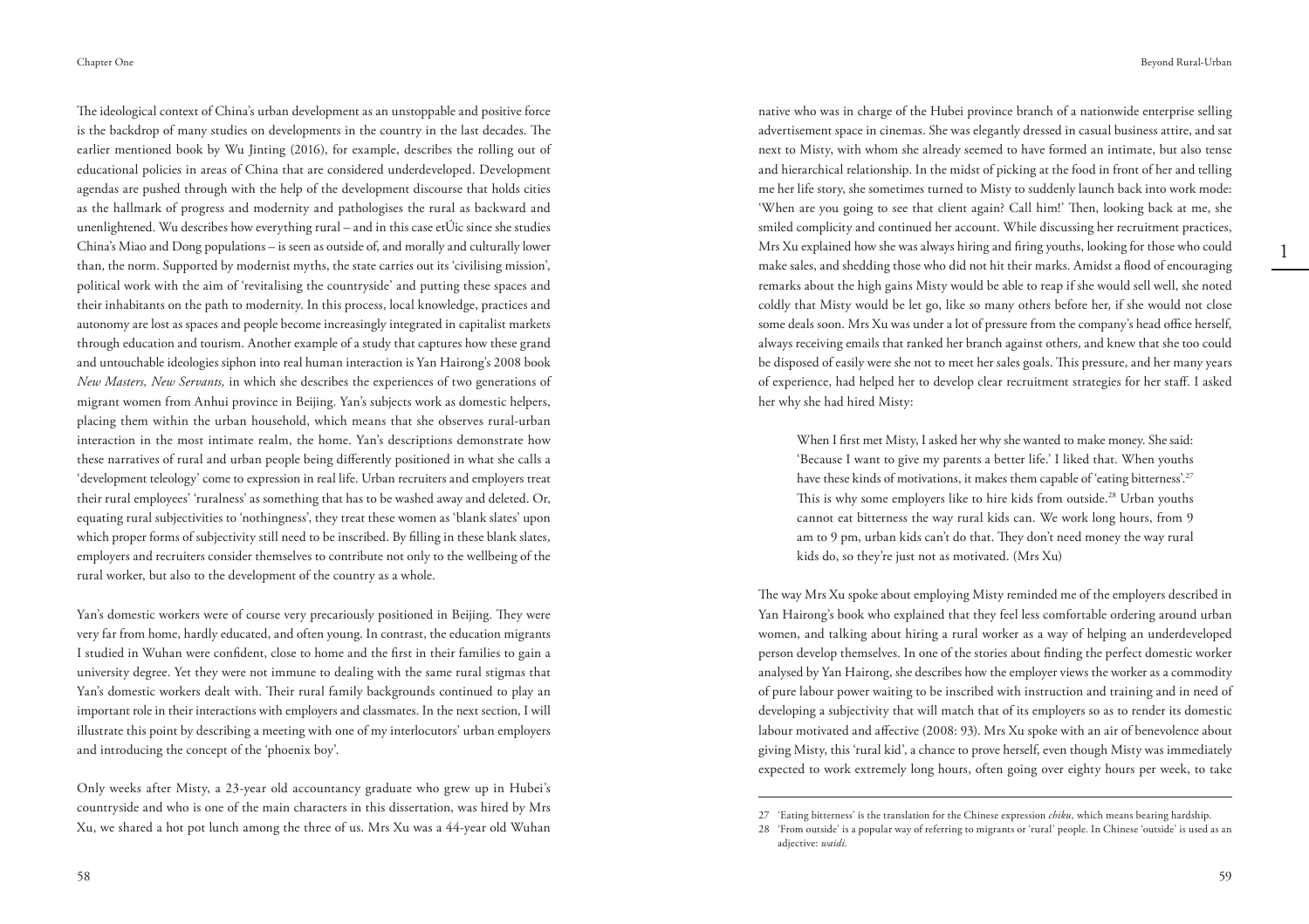out personal loans to purchase a laptop and undergo work-related training, and to work without a labour contract for a meagre base salary. Mrs Xu contacted Misty at all hours of the day with questions about her communications with clients, admonishing her if she had not followed up with somebody fast enough, and reminding her of the consequences of failing. Still, Mrs Xu spoke about herself as Misty's benefactor, giving a 'poor rural kid' the chance to prove herself. Interestingly, in seeing their interaction, it was clear that Misty knew exactly what was expected from her and that a particular form of 'rurality' was considered her strong suit in this relationship. She did not shy away from exaggerating her humility and work appetite to please her employer. As Mrs Xu talked about her decision to 'give Misty a chance', Misty kept putting food on her plate respectfully and made repeated comments about how much she admired her employer. In this case, employer and employee seemed to have agreed to try to make this master-servant relationship work for them. But, Mrs Xu explained, not all employers are of this mindset:

Some employers rather hire kids from the city, because they feel like a rural kid can never attain the same level of quality (*suzhi*) as an urban kid. The environment they grew up in is different, and they can just never reach the same kind of level. No matter how much education they have had. (Mrs Xu)

Mrs Xu's comments echo the developmentalist rhetoric propagated by the Chinese state since the start of the reform period that has pegged 'the rural' as 'the underdeveloped', and 'the urban' as 'the future'. She uses the concept of 'quality' to explain what separates rural and urban youths, regardless of their educational achievements. How does this kind of narrative serve somebody like Mrs Xu? In broad strokes, the idea of 'the rural' as a substandard segment of the Chinese population places the country's more powerful, urban class in a dominant and comfortable position, with access to abundant cheap labour. Their hiring of rural youths cannot only be explained as an act of benevolence, but also improves the control they have over their employees, who often have only a few social connections in the city.

There are two discourses about the rural that can be detected in Chinese media and pop culture and which are often used interchangeably depending on the need. On the one hand, rural people are described as innocent, naive and 'unspoiled by markets', making them honest workers and deserving of opportunities. On the other hand, they are also portrayed as dangerous, suspicious and underdeveloped (Yan 2008). Bodman (1991) described how the famous TV series *Heshang* argued that China's backwardness was linked with its agrarian roots and the peasant mentality of its population. In cities, calling somebody a farmer has become a crude remark. Youths like Misty understand intuitively how these ideas affect them and navigate these ideological waters expertly. With the help of the 'rural traits' Misty knows are perceived positively, she tries to find her way in the urban labour market.

Misty was educated in a *zhuanke* university, which put her in a weak position in the urban labour market. Yet, as the following section will illustrate, those rural youths who manage to enter Wuhan's key point universities also struggle with prejudices connected to their rural background. One concept that I came across repeatedly, and which illustrates this point very clearly, is the term 'phoenix boy'.<sup>29</sup> I was first introduced to this term while spending time with the classmates of one of my very successful interlocutors who was enrolled in a Master's programme in one of Wuhan's key point universities. As I understood the way in which the term was used, I realised it illustrated the impossibility for rural youths to shed their rural background in the eyes of urban peers. Phoenix boy refers to young men who have 'risen from the ashes' like a phoenix, which means that they grew up poor in the countryside and have grown up to be successful in the city. Yet stories told about phoenix boys indicate that the term's function is rather to remind the listener of the ashes that the phoenix has risen from, rather than the heights to which it has flown. The students who first told me about this term used it to refer to one of their classmates, who was a very good student from a rural background. As part of our conversation about rural-urban relations in the classroom, they tried to explain the difficulties of a phoenix boy dating an urban girl by telling me a story about their classmate:

We had this girl in our class, and she was really excellent. She had really high grades, she was very beautiful, and her father was a high general in the army in Beijing. She started dating this guy who came from the countryside. He was a phoenix boy. He was in our class, and was a very good student, but their backgrounds were obviously very different. So, everybody thought, their love couldn't last long, they were too different. One day, they went on a trip together to Shanghai. They walked past a luxury store, you know, where they sell expensive LV bags, and clothes, and such.<sup>30</sup> She wanted to go in, but he didn't want to. 'Why can't we go in?' she asked. 'We don't have to buy anything!' He didn't want to go in. This became such an issue that they ended up arguing in front of the store, and it signified the end of their relationship. So, I believe that it still matters, and that if you come from such different experiences, it will cause problems. If the girl is used to going out for nice dinners, but the boy only wants to eat at home to save money, she won't be happy in the end. (Chong)

<sup>29</sup> The Chinese term is *Fenghuangnan.* This term is usually used in the male variant.

<sup>30</sup> LV = Louis Vuitton.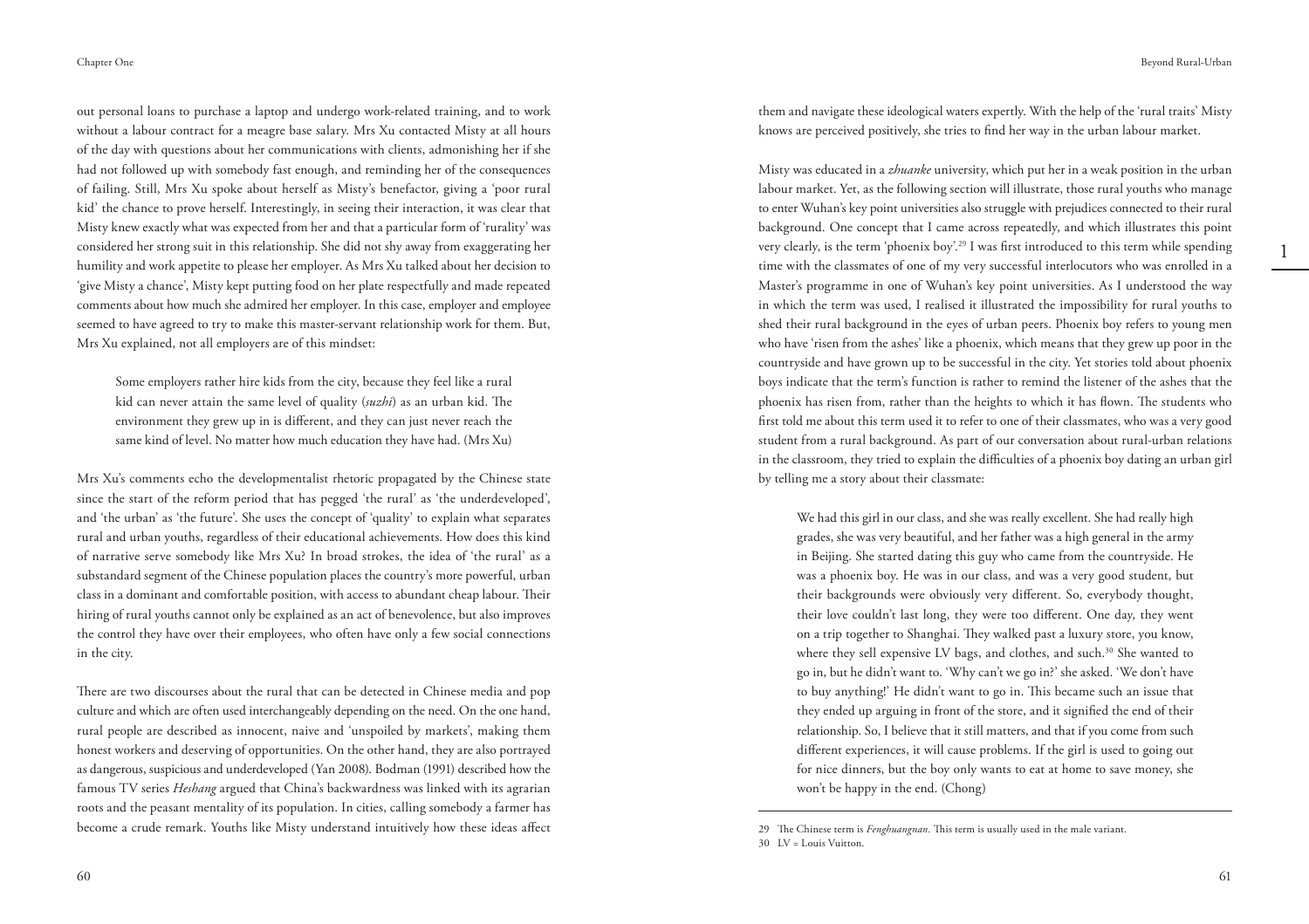The term 'phoenix boy' has a strong enough discursive power to identify and marginalise successful young men from rural backgrounds. The term is highly effective as a segregating device, highlighting differences between rural and urban people. On the internet a proliferation of fetishising articles exists, in addition to blog posts with advice for and warnings against dating these men, with titles like: 'Pay attention to these three points when dating a phoenix boy!' and 'Absolutely never date a phoenix boy!'<sup>31</sup> The aspect that gets the most attention in these posts is the same point that Mrs Xu made before: people from rural backgrounds have dependents they need to take care of. Now, whereas this might increase these youths' appeal for some employers, it is considered a burden for those who want to date them. According to one Baidu blogpost it is important for girls to know that the urban lifestyle they consider normal is 'almost a sort of heaven' for phoenix boys. She further claims that getting involved with a phoenix boy means becoming part of his lifelong struggle to repay his family for the opportunity to study: 'If you choose a phoenix boy, it is not enough to only accept his past. You have to spend a lifetime repaying his family together with him, because without his family, today's successful version of him would not exist' (Baidu Blogpost, August 9<sup>th</sup>, 2017). Another recurring theme in these texts is the idea that phoenix boys are troubled psychologically. Their background of poverty is said to cause these young men to perceive of the people surrounding them as their enemies, and the authors of the blogs claim that their sense of inferiority and guilt is so deep-rooted that it can never be overcome.

These kinds of identity-based forms of social exclusion and stigmatisation cannot be overcome by only reforming the *hukou-*system. Following decades of a state urbanisation agenda that has created this strong symbolic rural-urban division and hierarchy, the rural has become a euphemism for everything less and lower-class in a society uncomfortable with the idea of class itself, following its recent political history of violent class eradication. Having said that, the administrative rural-urban division continues to exist, even though the division it enforces today seems to rather be the one between China's first-tier cities and the rest of the country, than between its rural and urban areas.

#### **An Administrative Divide**

In the introduction of this dissertation I described the workings and the history of the *hukou*-system. This relatively unique system that administratively divides the Chinese population into rural and urban, or agrarian and non-agrarian, has long been central to studies of rural-urban migration. Many of these studies describe this residency registration system as a discriminatory system that undermines the position of rural migrants in Chinese 1

cities (Solinger 1999; Alexander & Chan 2006; Chan & Buckingham 2008; Fan 2008). Chan and Buckingham, for example, write that the *hukou-*system is 'perhaps the most crucial foundation of China's social and spatial stratification, and arguably contributes to the country's most prevalent human rights violations' (2008: 583). Alexander and Chan argue that it can be described as 'a quasi-apartheid pass system' (2006). Yet, without denying the continued importance of the *hukou-*system today, some scholars have recently suggested that the *hukou* system is given too much weight in studies of rural-urban relations in China, supporting their claims with studies demonstrating how the rural-urban divide in urban Chinese society is upheld by the *hukou-*system as well as identity-based forms of social exclusion (Zhan 2011; Jakimow & Barabantseva 2016).

Zhan (2011), for example, carried out a comparative study among labour migrants in Chifeng city in Inner Mongolia and Beijing. He argues that the *hukou-*system is no longer of fundamental importance for determining migrant workers' life chances, and that changing one's *hukou-*registration is neither a necessary nor a sufficient condition for settlement in the city. In his study, Zhan highlights the distinction between identity-based social exclusion and *hukou-*based legal exclusion, and argues that it is more meaningful for a migrant to overcome the former than the latter. Lan's (2014) findings strike a similar chord. She conducted research among rural-urban migrant families in Shanghai, where migrant children's access to local education had recently improved. In her article, she argues for the differentiation between institutional and cultural 'incorporation' — a term she uses for its ability to underscore the institutional nature of *hukou-*boundaries in studies among Chinese rural-urban migrants. Her study shows that migrants simultaneously deal with exclusion and marginalisation based on their lack of a local *hukou-*registration, as well as cultural prejudices and discrimination against their rural backgrounds and identities (2014: 246). Finally, a study conducted by Cheng among highly educated rural-urban migrants also concludes that the *hukou* is no longer of utmost importance: 'One thing is for sure: *hukou*  is not the only factor in these issues. Migrant workers' wellbeing and status in cities are principally determined by their stock of human and social capital in the market economy' (2014: 147).

As it turns out, in recent years China's second-tier cities have become eager to see university graduates settle in their cities. These youths' education is considered an indication of their future spending behaviours as well as of their 'human quality'. In an effort to make their cities attractive, they have started to offer benefits, including *hukou-*registrations, for graduates interested in settling there. 'A grabbing war', were the words a Chinese friend used to describe these cities' behaviours, referring to the way cities are in competition with one another in making themselves attractive to these graduates. I first heard about these

<sup>31</sup> Links to these articles: https://baijiahao.baidu.com/s?id=1575223467631301&wfr=spider&for=pchttps:// www.douban.com/note/441710898/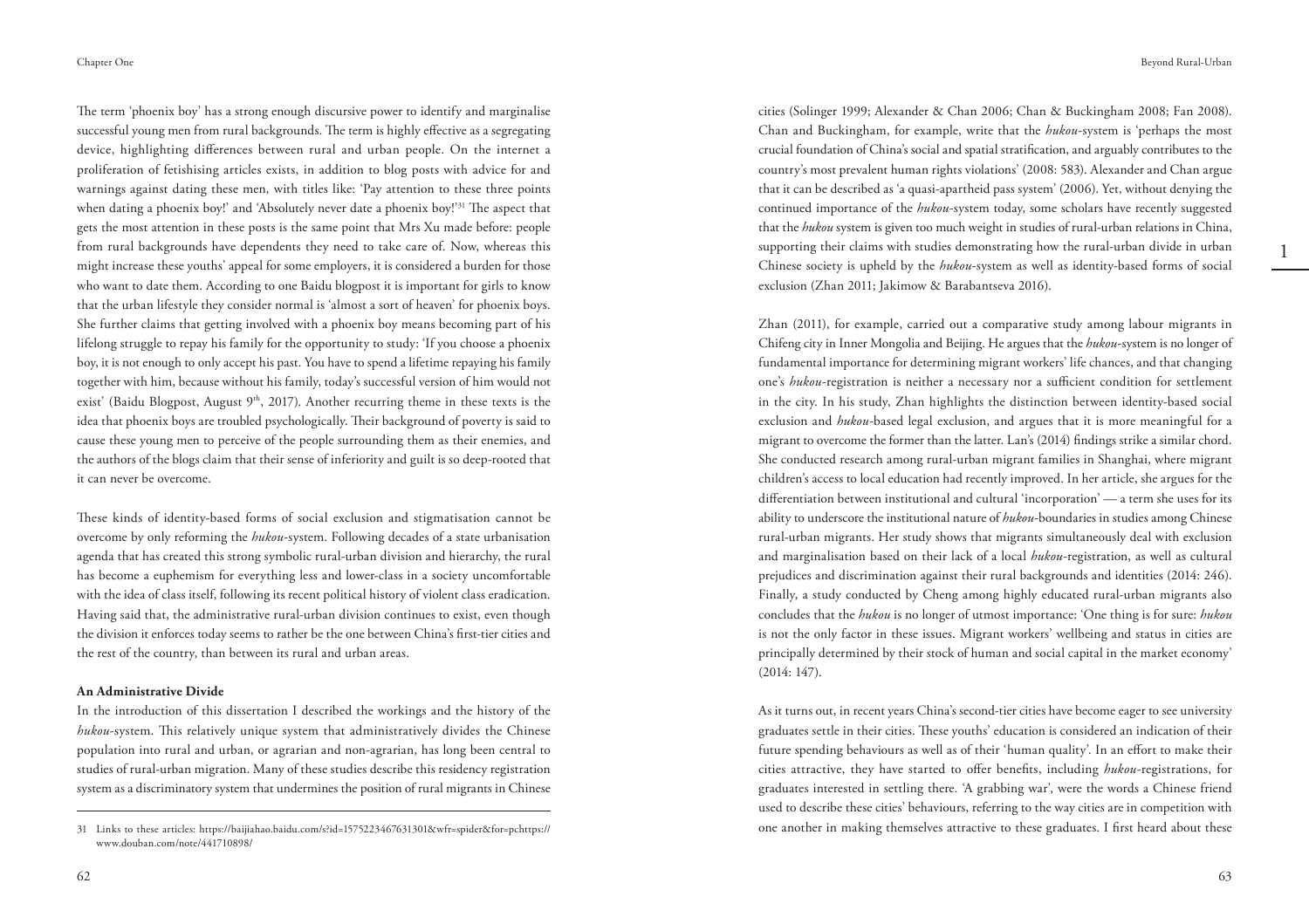developments in a meeting with Dr. Tang, a representative of Wuhan's Education Bureau in March 2016, who explained to me that only twenty percent of Wuhan's graduates remained in the city. She said:

Holding on to these graduates is one of the city's most important challenges. Currently, our goal is to increase the percentage of graduates who stay in Wuhan from 20 to 30 percent. We know that graduates are important for our city's economy in the long-run. When they've just graduated they might still be changing jobs a lot and be unsure of what they want, but when they settle down and start a family, they start contributing to society (Dr. Tang, representative Wuhan Education Bureau).

The words of Dr. Tang illustrated the importance of rural citizens as consumers. The projected consumption power of education migrants is high, even though they struggle in their years after graduation, and this makes them attractive for city governments dependent on real estate markets and citizen consumption to achieve economic growth. In 2016, Dr. Tang mentioned that there was financial help available for graduates who were interested in purchasing a house and subsidies for those who wished to launch entrepreneurial initiatives. However, throughout 2017 and 2018, many of China's second-tier cities, including Wuhan, also rolled out initiatives to provide university graduates with local *hukou* registrations. As an interlocutor put it: 'There is competition between cities. All cities need more people who are likely to be beneficial to the development and the construction of the city'. Encouraging graduates to get their *hukou* registration, websites clearly explain the very straight-forward process step by step.32 According to Chinese media reports, Wuhan's policies are taking effect. The China Daily reports that between June 2017 and June 2018 500,000 new and recent graduates arrived in Wuhan to work, which is double the amount compared to the same period a year earlier. Of these 500,000 graduates, 200,000 registered for a *hukou,*  which was six times more than the previous year (China Daily, 26 July 2018).<sup>33</sup> This spike can be explained by a relaxation of the rules, as well as the city government's other policies to attract graduates, including offering cut-price apartments, releasing minimum-wage guidelines, and launching a Talent Introduction Bureau.

With the introduction of these new initiatives, the education migrants in my research project were now suddenly eligible for urban *hukou-*registration. Yet by January 2019 none of them had applied for one, nor expressed a strong interest in reaction to my inquiry. 'What's the use?', I was asked in response to my questions about why they had not applied, 'of having a *hukou* in a place where I can't live?', referring to their inability to buy real estate in the city and settle down. In this phase of their lives, being in their early twenties, my interlocutors do not yet have children, need little medical attention, and their pension feels light years away. As such, the urban *hukou-*registration does not yet offer them any advantages. Moreover, it might be easy to change their rural *hukou* to an urban *hukou* in this moment, but it is nearly impossible to change it back, which means that those youths who opt for *hukou-*conversion will be permanently excluded from receiving compensation were the government to announce plans for urban development in the locations of their rural *hukou-*registration.

Young women explained that they were not interested in changing their *hukou-*status before marriage because they do not yet know 'where they will be married', referring to the location of the 'marriage house', which is the house a groom purchases as part of the marriage negotiations, a phenomenon I will expand on in Chapter Four of this dissertation. Their reactions illustrated how owning urban property is considered more important than being locally registered for this generations' sense of belonging in urban society. They do not perceive of the *hukou*-system as essential for their success in the city. In contrast to the perception of those scholars who have long argued against the *hukou-*system as being the foundation of rural-urban inequality and injustice (Solinger 1999; Alexander & Chan 2004; Chan & Buckingham 2008), education migrants do not view rural *hukou*-registrations as a serious obstacle between them and their goals. They rather agreed that it was their inability to purchase their own homes in the city that stood between them and becoming a real urbanite. Following the value increase of urban Chinese real estate in recent years, it has become increasingly difficult for education migrants to settle in the city. Misty's employer, Mrs Xu, who herself derives much status from owning three apartments In Wuhan, put it succinctly: 'Those rural kids cannot even make enough to buy themselves a toilet, right?!'

But if education migrants are uninterested in *hukou-*conversion, then who is causing the spike in *hukou-*registrations reported by the Wuhan government? The numbers reported by the city make no mention of rural-urban *hukou*-conversion, only counting the rising numbers of people who have registered in Wuhan. Taking into account youths' hesitant attitude towards rural-urban *hukou-*conversion and the fact that many of the talent programmes and cut-price apartment deals by which people might be attracted to Wuhan are not easily available to them, being mainly aimed at graduates from key point universities,

<sup>32</sup> Links to these websites are: http://wh.bendibao.com/live/20171012/89076.shtm; https://jingyan.baidu.com/ article/60ccbcebb4dc1064cbb19758.html; http://wh.bendibao.com/live/20151027/75170.shtm

<sup>33</sup> These are links to the media reports: https://www.chinadailyS.com/articles/12/155/228/1532580405870. html; https://news.cgtn.com/news/354d444f306b7a6333566d54/share\_p.html; http://www.chinadaily. com.cn/interface/zaker/1143609/2017-08-28/cd\_31227779.html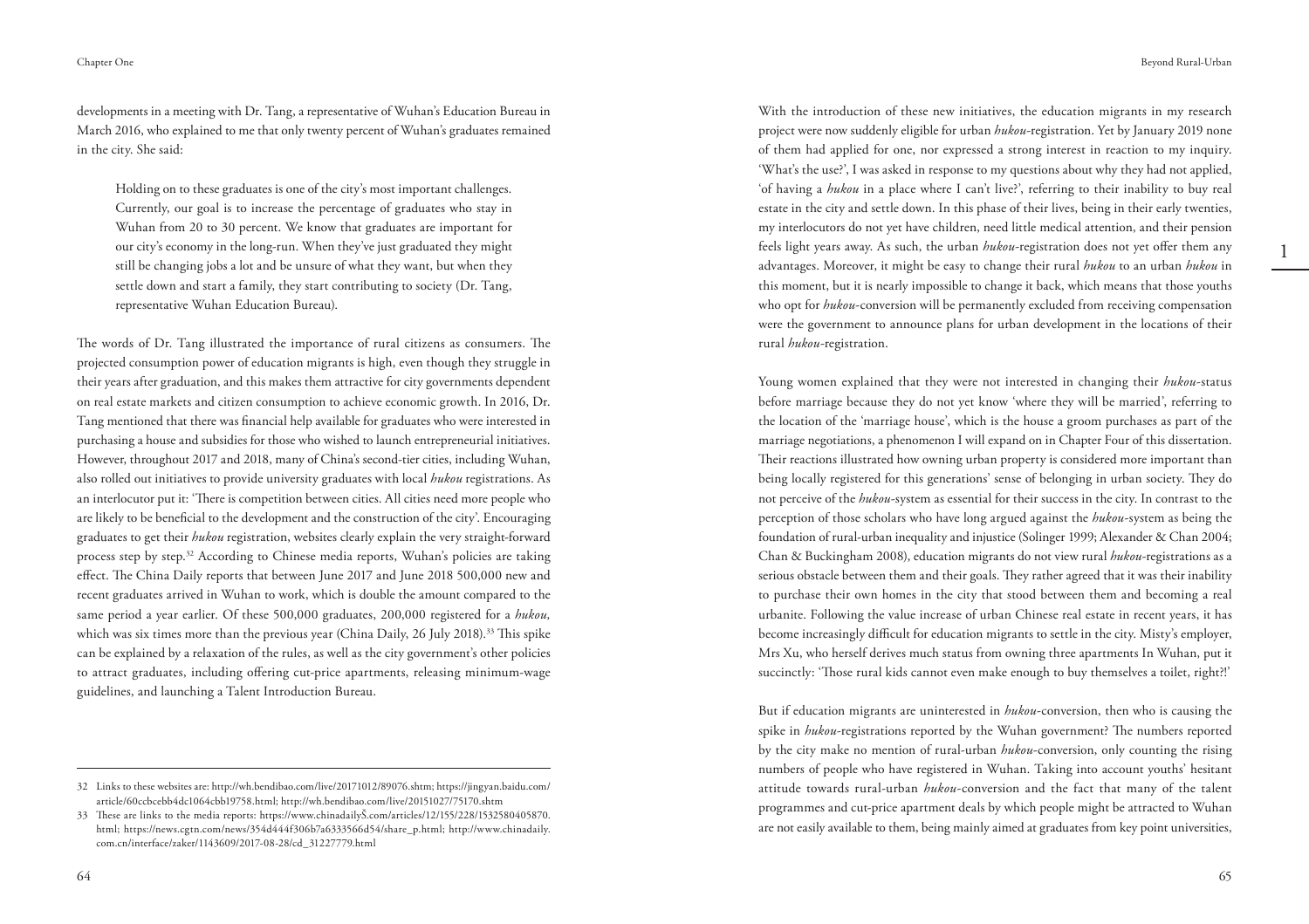I would suggest that it is likely that this spike in registrations is caused by students from cities surrounding Wuhan, both in- and outside of Hubei province, who do have enough capital to buy into the Wuhan real estate market and are well enough positioned on the Wuhan labour market to find good employment.

At this time, the line between China's first- and second-tier cities seems to gain importance, possibly more so than the one between rural and urban status. Even though most studies focus on differences between rural and urban *hukou*-registrations (e.g. Treiman 2012), there are also significant urban-urban and rural-rural differences. One graduate, reacting to my surprise about her being uninterested in a Wuhan *hukou-*registration, texted: 'Hahaha, it's not like it's a Beijing or a Shanghai *hukou*' (Anna, 22 September 2018), indicating that those are the most coveted urban *hukou*-registrations*.* Yet, while many of China's second-tier cities have started to allow *hukou*-registration for university graduates, it has only become more difficult to register one's *hukou* in China's largest cities (JoÚson 2017). JoÚson, who highlights the parallels between national citizenship policies and China's *hukou* system and argues that the two share important functions, 'including the management of migrant labor and the safeguarding of state resources for the benefit of officially resident populations' (2017: 100), writes that the decentralisation of *hukou* administration that has led to easier *hukou-*transfer in smaller cities has in fact led to higher barriers in China's largest cities (2017: 94). This supports the argument gleaned from the reaction of my interlocutors that transferring one's rural *hukou* to an urban *hukou* is not necessarily attractive, but that only a very particular kind of urban *hukou* that is considered worth having.

This finding was further corroborated during a visit to a post-university entrance exam meeting for the highest scorers at a famous key point high school in Jingmen city, which I will describe in detail in the following chapter. Whereas I had never heard *hukou* being mentioned at other education fairs or in conversations about which university to go to, in this meeting *hukou-*policy came up multiple times. When talking to students about the decision they were about to make, they talked as much about the city in which their university would be located as the university they would attend itself. Most of these students had scored high enough to apply for universities in Beijing and Shanghai, something that was extremely rare in the 'normal' high schools education migrants generally attend. One student explained to me earnestly that in addition to the university she would attend, she also had to think about the city it was located in, since this would be the place in which she would develop her network and therefore be likely to have her professional future. She said, 'We don't want to spend our whole lives in Hubei province, we don't want to live here later, so we care about this decision. We think about a city's labour market, climate, and its distance from home..' Another student added, 'We also think about where we can get 1

a *hukou.* Beijing might be a good city to develop your future in, but you can't get a *hukou*  until you're 45 or 50 years old.' When I asked why the *hukou*-question was so important to them, a female student answered: 'In China, a *hukou* is a lifeline. It's connected to all your social rights: education for your children, health care, your insurances... and if you want to marry somebody, the family will care about whether you have a local *hukou* or not.'

These reactions make very clear that blanket statements about the importance of the *hukou*system can never be fully appropriate and invite further thought about why a *hukou* is considered 'a lifeline' by some people and completely unimportant to others. My explanation for this is threefold. First, as I said, it is not just gaining an urban *hukou-*registration that is attractive, but it is being able to gain *the right kind* of urban *hukou-*registration. For example, a Beijing *hukou*-registration does not only mean access to more high-quality education for one's children, as I will discuss in the next chapter, but also gives one more access to Beijing's healthcare system, and puts one at an advantage on the Beijing real estate market. Additionally, there is of course the status that comes with a local *hukou-*registration that strengthens one's position on labour and marriage markets. Secondly, these students who were concerned about their *hukou-*registration were also in a different starting position compared to students in normal high schools. Many of the students in the key point high school already had urban *hukou-*registration in Jingmen city and were expecting to enrol in a key point university. Their expectations of their future social mobility made it relevant for them to think about buying a Beijing apartment or marrying an urbanite. For the rural students in the normal university who enrolled in class two universities in Wuhan, these kinds of expectations were out of the question. Even in their wildest dreams for their future, which might include buying property on a less competitive real estate market and marrying a man from a similar background to theirs, an urban *hukou*-registration did not play as big of a role. Finally, it can also be said that education migrants who never had many benefits associated with their *hukou-*registration were not very aware of these benefits, whereas those from families with urban *hukou-*registration were very well-informed concerning the advantages related to improving their *hukou-*registration.

In the same way that differences between different kinds of urban *hukou-*registrations are important, rural *hukou-*registrations were also valued for a variety of reasons. In some cases, and especially for those *hukou-*holders in areas surrounding cities, a rural *hukou-*registration can be of great value when those who are registered qualify for government compensation in the case of city expansion. The chance of this happening makes many rural-*hukou* holders unwilling to change their status.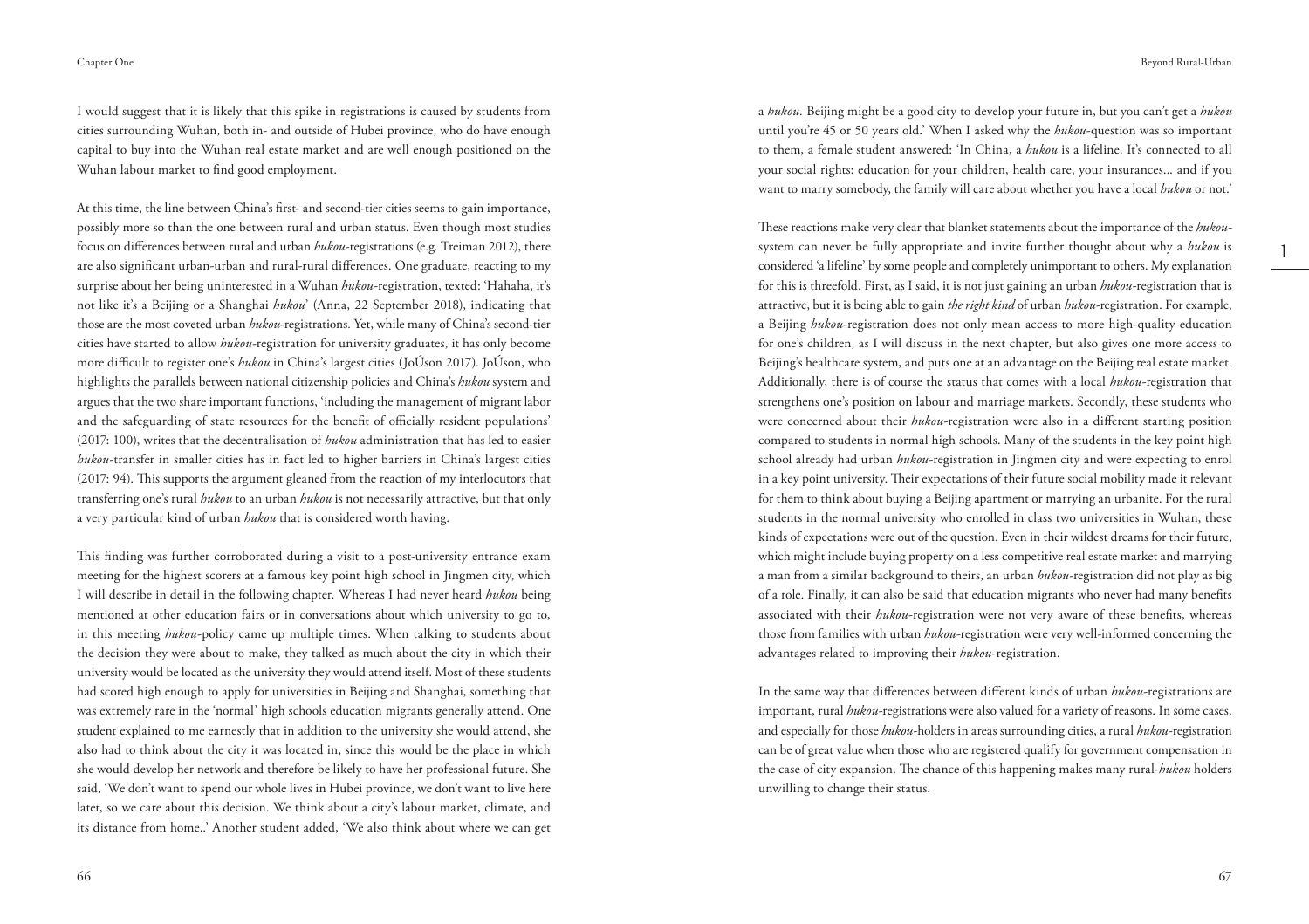In sum, the varying interest in rural-urban *hukou* conversion illustrates that the administrative rural-urban divide is more complicated than it sounds. Existing studies have already shown that there is little enthusiasm for *hukou-*conversion among rural-urban labour migrants in small Chinese cities (Zhan 2011). My research shows that education migrants are also not immediately keen to change their *hukou-*registrations into those second-tier city *hukous* that have become available to them. Whereas the lack of enthusiasm among labour migrants could be partly explained by difficulty meeting the conditions for conversion, which were 'possession of stable employment, maintenance of a stable income, or residence in a regular dwelling place' (Zhan 2011: 245), or these migrants' intention to return home eventually, these restrictions and intentions are not as relevant for graduates who can meet the requirements set for them and who generally intend to stay in the city permanently. Still, education migrants do not rush at the opportunity either, and explain their choices by highlighting the limitations that cannot be undone by changing one's *hukou-*registration, including the inaccessibility of the real estate market. In the following section, I will discuss these limitations as part of the experiential dimension of the rural-urban divide.

#### **The Experience of 'Being Rural'**

This section about the experience of 'being rural' consists of two parts: the first part focuses on the period before moving to Wuhan, and the second part is about the period after arrival in Wuhan. For this section, I focus mainly on the experiences and family history of one particular interlocutor: Anna, who will be an important character throughout this dissertation. When I met Anna in 2015, she was 22 years old and had recently graduated from the Hubei University of Education in Wuhan where she studied editing. At that time, she had been working as a project manager at the Wuhan plant of the Taiwanese electronics manufacturer Foxconn for four months.

#### *A 'Rural Background'*

Before university, Anna attended high school in Jingmen City, roughly 300 kilometres east of the provincial capital. Her parents and brother had been living in Jingmen city for the past seven years. Prior to moving there, the family lived 80 kilometres further south in a small town called Hougang, which is also part of the Jingmen prefecture, where the parents ran a shop and Anna and her brother attended primary and middle school. Anna's parents moved to Hougang town three years after their wedding in 1989, when their son was only two years old and their daughter had not yet been born. At the time, there was a job opportunity in an alcohol distribution centre, and since the family had experienced difficulty getting by with the small-sized plot of land available to them, they decided to go. This family's trajectory and network spans from the villages where the parents were born and raised to the local town and city, as well as the provincial capital where Anna attended

university and is currently working. On paper, Anna's family belongs to the hundreds of millions Chinese families that have practiced rural-urban migration since the 1980s. Yet, having always lived within the area of one prefectural city, albeit on several different points of the rural-urban spectrum within that area, they consider themselves as 'having never gone out', with 'going out' being a popular way of referring to rural-urban migration.

Anna's parents were both the fourth out of five children born in their respective families. Among their eight siblings, only three still farm with regularity. Out of the sixteen children that make up the next generation of this family none have any farming experience. As I explained in the introduction, this family's complete turn away from an agrarian existence is reflective of a larger trend in Chinese society. As we can see in Anna's family, leaving the countryside can be done in a variety of ways. The cousins of Anna's generation are dispersed across the country, from Shenzhen and Guangzhou, gigantic cities in southern China, to Wuhan, the provincial capital of Hubei province, and Jingmen, their local urban centre, as well as smaller towns in the vicinity. The split between those who migrated as labourers and those who migrated as students is right down the middle.

The differences between these trajectories are quite important. As Guldin (2001) points out, following the famous Chinese anthropologist Fei Xiaotong (1986), in China, urbanisation also means 'townisation', the in-place transformation of rural villages and towns into cities. In the case of Anna's family, her parents' home villages had not been subject to townisation, but the combination of a lack of land and the increased number of job opportunities in rapidly growing towns nearby motivated them to move there, contributing to the townisation of other previously rural parts of their home area. This form of short-distance rural-urban migration is not nearly as dramatic and life-changing as the more often described migratory trajectories that lead all the way from Chinese villages to China's biggest cities. People who practice this kind of short-distance migration continue to be embedded in their social networks, speak a version of the local dialect, are familiar with their surroundings, and do not suffer social exclusion to the same degree as migrants in the big cities (Zhan 2011). When reflecting on these short-distance moves it was very uncommon for people to use the language of migration. They rather considered themselves to have moved in order to reposition themselves and their families in response to a rapidly changing social context, trying to avoid dead-ends and seeking new opportunities.

Anna's position of being in-between the rural and the urban is very common for people of her generation. She has very little experience with life in the countryside and does not identify as rural, but administratively and symbolically she is considered rural by the state as well as by urban peers and employers. On a visit to a rural village to attend a wedding,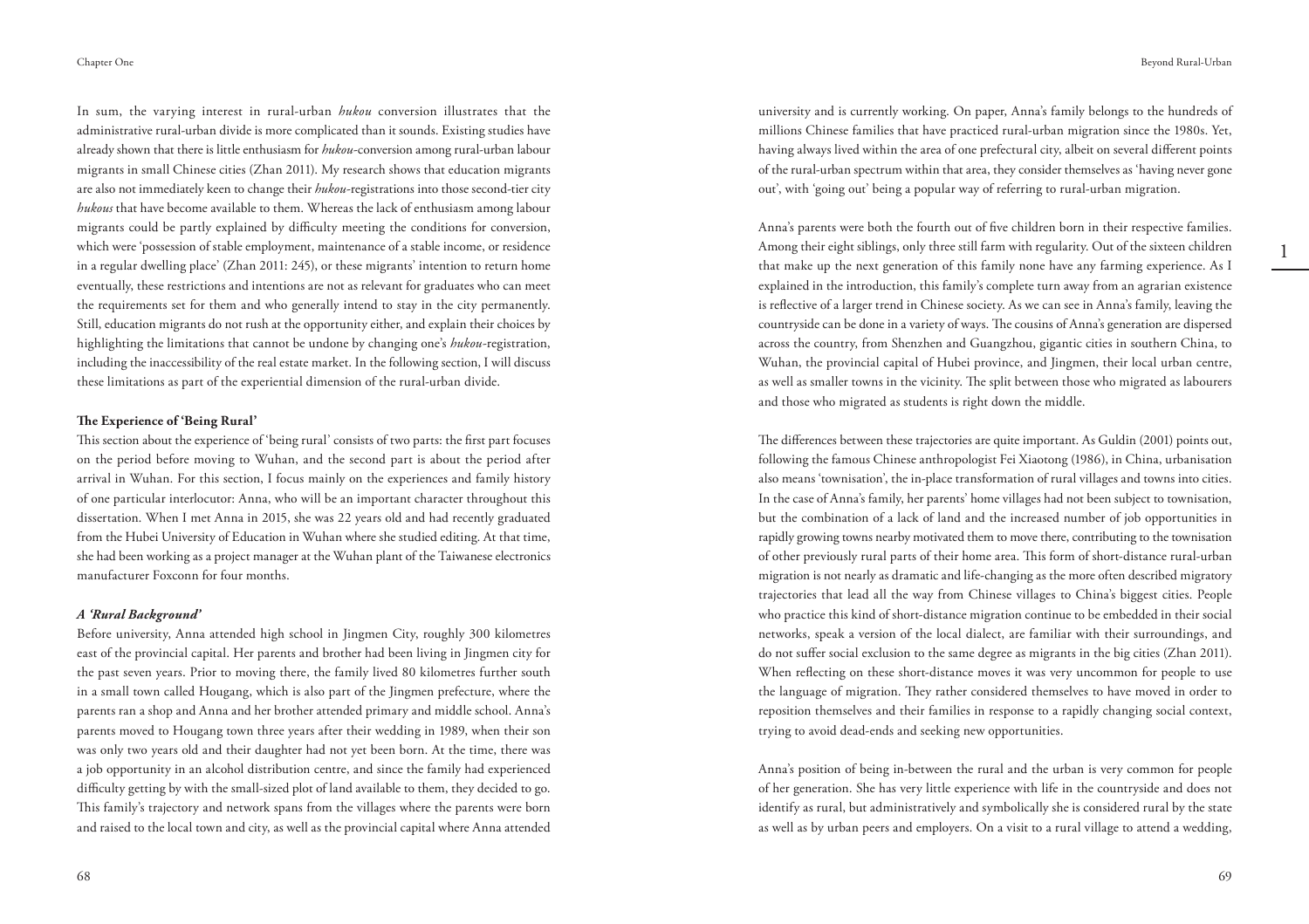Anna talked about her lack of familiarity with the rural environment and her perspective on rural education:

People from the countryside don't often go to university, you know? Their education is not so good... that's also why there's such a big difference between the city and the countryside. The people in the countryside just don't learn many things. They don't go to university, they mostly go out to work somewhere. In Hougang it's at least a lot better... I was born there... and I grew up there. I am not used to being here (Anna).

Anna's words call into question whether it is useful to classify her and youths like her as rural at all. It is a label with little bearing on her history that is often used against her as a mechanism of exclusion, branding those who are considered rural as 'the other' in urban society, an entity against which the concept of the urban citizen in contemporary China is formulated (Jakimow & Barabantseva 2016: 8). When Anna is discussed as a rural person it is no longer in connection to factors generally considered rural, such as living in the countryside and practicing agriculture. It is rather a way of saying that she is 'not from here' or 'not local', which comes to expression in the often-used Chinese term *waidiren,* which translates as 'outsider' and is also the term Anna chooses when I ask her how she would self-identify. The conception of herself as an 'outsider' is at odds with the way Anna still considers Wuhan to be a part of her 'home'. She knows that other people look upon her as an outsider, but in her experience home has always been a mobile concept shaped by the educational trajectory that led from Hougang town to Wuhan. Education migrants' lack of a fixed space to call home and the contestedness of their place in urban society led to me describe education migrants as being uprooted.

#### *In Wuhan*

In Wuhan, Anna spends most of her time on the Foxconn factory grounds in the city's southeast Wuchang district. The site where the factory is located is quiet, grey and industrial, with dusty, two-lane roads flanked by enormous company terrains. On the Foxconn campus where Anna has resided since 2015 about 20,000 employees are currently housed. The single bus line connecting the factory to Wuhan's hip Optics Valley Square and the metro network is always crammed full of people and regularly takes more than an hour to cover the fifteen kilometres distance on the city's congested roads. Foxconn workers therefore only rarely make the journey to this newly-built area that is popular with students for its shiny malls and opportunities for window shopping.

1

When I visit Anna on a Sunday, I am not allowed to enter the factory terrain, so we stroll around the area, trying to escape the unforgiving cold on this winter day. The air is thick with pollution, adding to the feeling of grey emptiness, which is very much in contrast with the Wuhan that I grew accustomed to in the past months: a city that is never quiet, let alone empty. This area is the opposite of Wuhan's lively and chaotic city centres, it is plain and efficient, a place for production. Anna's cheers up her surroundings in her bright, red coat. She leads me past the factory, through an underpass, and up a small hill to a square-spaced area made up of three short one-storey lanes lined with eateries and tea shops. Despite the freezing temperatures, none of these small businesses are heated. They keep their doors swung wide open to the icy street, as if to say: do not come in here looking for comfort. In an effort to keep warm, we buy ourselves extra pairs of socks, put them on, and march around at a quick pace. It is easy to understand why Anna does not come here very often, preferring to spend these cold, winter days in her dorm room. She explains:

It's winter, so I like to spend a lot of time under the blankets. I normally just stay inside. Sometimes I come out here to eat something, but then I go back to the dorm right after. Also, I only come here if I'm with other people, because it can be pretty dangerous. It's not safe to walk around here alone at night, I've heard horrible stories... about girls getting raped and that sort of thing. It's pretty dangerous here. The conditions are more like the countryside. Or, well, the countryside is very safe... This area is like the countryside, but with the dangers of the city. (Anna)



Photo 5 Entrance to the Foxconn factory grounds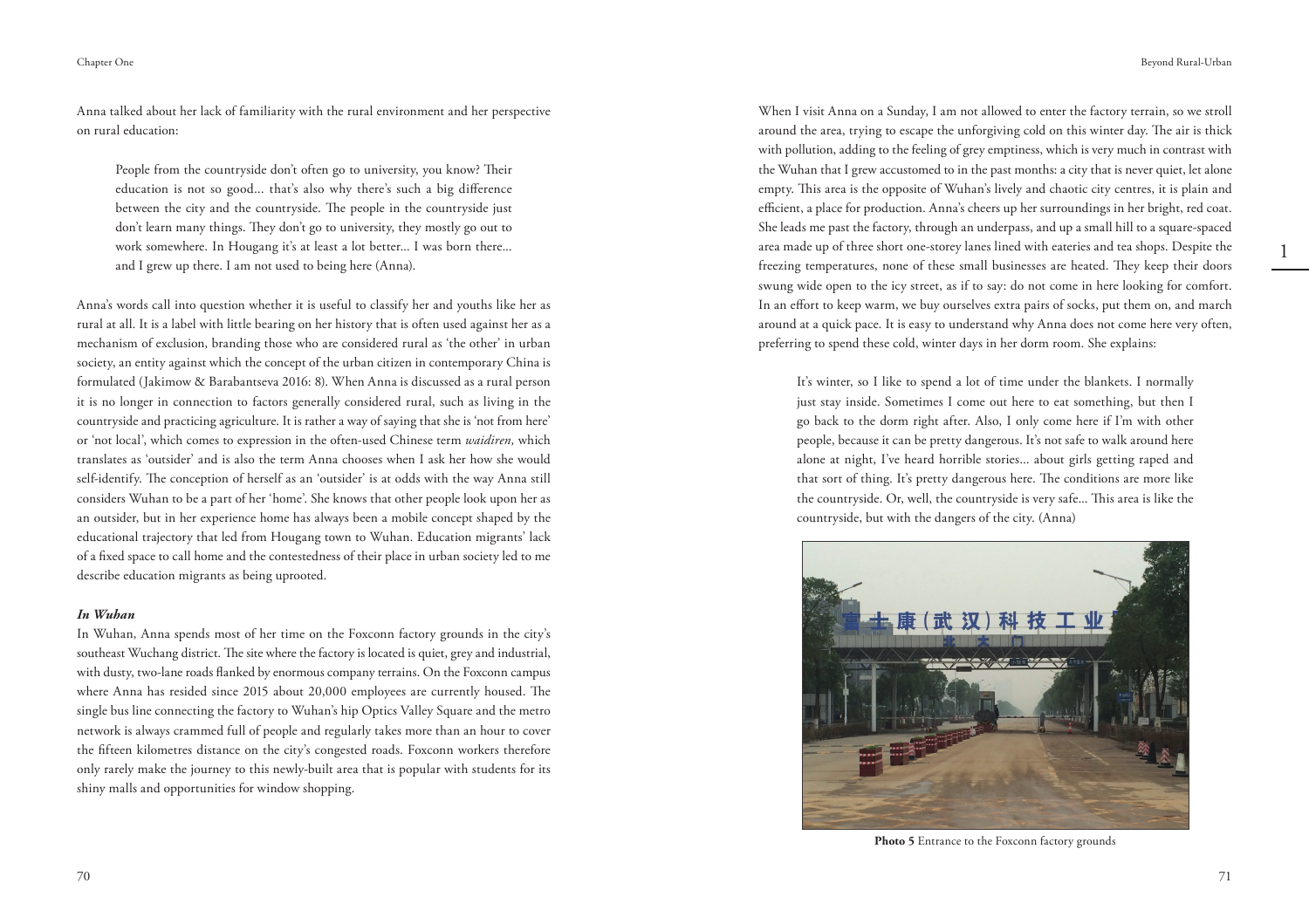At this moment in time, Anna does not yet possess the urban lifestyle that she dreams about having in the future, when she hopes to be married and be living in her own apartment in the city. For both men and women, the years between graduation and marriage are considered as a liminal phase; everything is fluid, until marriage – and especially the purchase of real estate – will fix them in a certain location, community, and class. During this period, many education migrants live similar lifestyles to Anna, with their experience in the city for the large part restricted to the company terrain on which they work and live. This attitude of isolating oneself in one's dorm room was referred to with the popular internet term *zhai,* which was explained to me as meaning not often wanting to go outside, being shy, keeping to oneself. Graduates who considered themselves to be *zhai* named a variety of factors that contribute to their unwillingness to leave their place of work, including inconvenience – 'roads are always jammed, buses are always full' (Xi) – work pressure, safety, and the lack of money, friends, and local knowledge. Anna, who is more outgoing and adventurous than most of the education migrants I met, sometimes left the Foxconn grounds for short outings to the mall or other popular hang-out spots for young people. But for the most part, she also stays inside.

The first time I saw Anna was when she was on such an outing to a café on *Tanhualin,* a hip Wuhan shopping street lined with artisan boutiques and cute coffee shops. On this Saturday afternoon, Anna looked glamorous wearing a silky white sleeveless shirt and tight jeans. Her nails were painted red and her hair was pulled back tightly. She sat alone, sipping on an overpriced cup of black coffee, a beverage I later learned she found horribly bitter. We did not know one another, but when I asked her if I could talk to her, she agreed enthusiastically. Anna insisted on speaking English to me, despite sometimes finding it difficult to express herself. As the afternoon progressed, she talked about her recent graduation and her office job at Foxconn, the world's largest electronics manufacturer. She was excited to have found her first job on such 'a big stage' and spoke confidently about how this job would benefit her 'development'. Being on a big stage, explained Anna, was her whole reason for wanting to come to Wuhan. This city and all its opportunities would offer her a bright future, she mused.

It took many months of getting to know each other to learn how such a café visit related to the rest of Anna's urban experience. It was in those moments of getting away from the Foxconn campus that fractions of scenes that had made up her urban dream could be lived out, even though the invisible line between her and the city made it difficult to transcend the role of the onlooker through activities like window shopping, visiting the campuses of elite schools, and seeing famous sites. Anna and other education migrants lived rather isolated lives. With family far away and classmates from high school and university spread

across the sprawling city if not the country, it was hard for her to have a social life. Most of her communication with friends therefore happened via social media. Being isolated in a peripheral part of the city made it difficult for her to experience some of the urban life that had attracted her to Wuhan. Moreover, whenever problems occurred, as I observed several times with other interlocutors, there were very few friends to ask for help.

Despite her experiences thus far, Anna still thought of the city as 'a big stage' that offered lots of room for 'development'. Foxconn, a large and international company, was described in similar terms, for its worldwide presence gave the impression that the company could take her anywhere. Some of Anna's colleagues had actually spent periods abroad. One of her colleagues told me about having spent five months in a factory in Juarez, Mexico. Despite her having enjoyed the blue skies, she said her stay there was 'like being in a prison', since her bosses considered the area too dangerous to let staff leave factory grounds independently, and only allowed a small number of group outings organised by the factory. The girl sighed thinking about her return: 'Now I'm probably gonna be in project management forever'. For Anna, Wuhan had not yet offered her the kind of mobility of which she had dreamed. As the months she spent on the Foxconn factory grounds, far removed from the lively and interesting urban areas that had attracted her to the city, turned into years, the mobility she had hoped to find remained elusive. Still, Anna looked upon her life on the Foxconn grounds as temporary, a phase that would end as soon as she would marry and settle into her 'real life'. In this life, she would live in an urban apartment, work in a well-paid and interesting job, and spend her evenings socialising with friends over delicious meals. Of course, the contrast between her lived reality and her expectations inspired some angst with the passing of time. One day, Anna confided:

Sometimes I'm really worried.. I feel afraid that some of the things I'm thinking about won't happen. Having a family... or making a lot of money. I'm afraid that these things won't happen, and I will just live a miserable life, and always be very miserable. (Anna)

Anna's words disturbed me. They felt like an admission, since she had always seemed so relentlessly optimistic. Her words illustrated her feeling of not yet having arrived in the urban life she planned to live, and her holding on to the hope that she will one day make it there. Living in an urban society without being fully able to participate was a frustrating and saddening experience for her. She was on the outside looking in, stuck in a peripheral area, on factory grounds, in a situation very different from what she had imagined as the urban ideal. This predicament led Anna to suffer from sleepless nights and anxiety as she worried about how she would enable herself to move in the direction of the life she wanted.